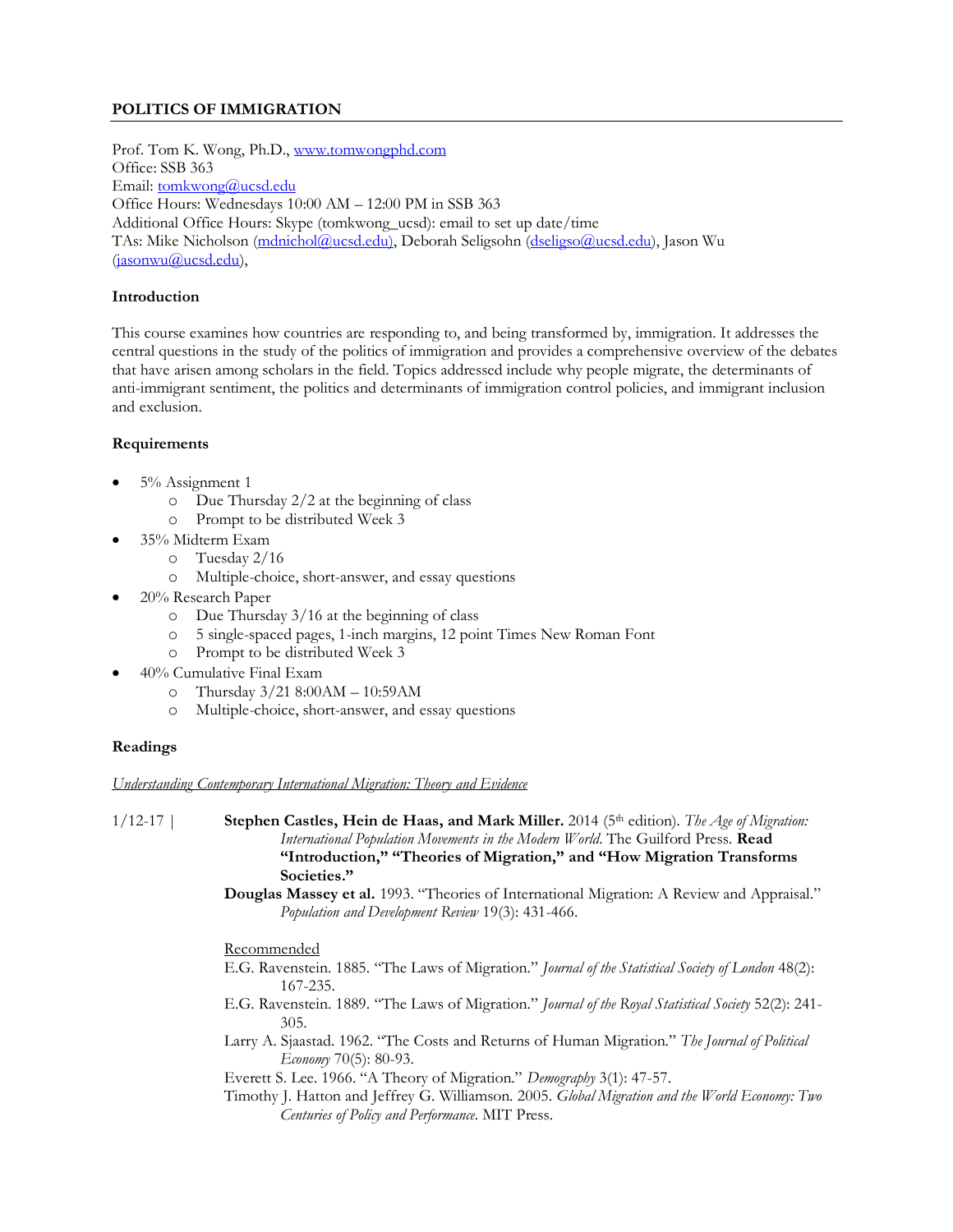Jennifer Fitzgerald, David Leblang, and Jessica C. Teets. 2014. "Defying the Law of Gravity: The Political Economy of International Migration." *World Politics* 66(3): 406-445.

*Anti-Immigrant Sentiment and the Contentious Politics of Immigration in the United States*

- 1/19-24| **Jens Hainmueller and Daniel J. Hopkins.** 2014. "Public Attitudes Toward Immigration." *Annual Review of Political Science* 17(1): 225-249.
	- **Ted Brader, Nicholas Valentino, and Elizabeth Suhay.** 2008. "What Triggers Public Opposition to Immigration? Anxiety, Group Cues, and Immigration Threat." *American Journal of Political Science* 52(4): 959-978.
	- **Zoltan Hajnal and Michael Rivera.** 2014. "Immigration, Latinos, and White Partisan Politics: The New Democratic Defection." *American Journal of Political Science* 58(4): 773-789.

#### Recommended

- Jens Hainmueller and Michael J. Hiscox. 2010. "Attitudes Toward Highly Skilled and Low-Skilled Immigration: Evidence from a Survey Experiment." *American Political Science Review* 104(1): 61-84.
- Kim Ebert and Dina Okamoto. 2015. "Legitimating Contexts, Immigrant Power, and Exclusionary Actions." *Social Problems*.
- Mathew J. Creighton and Amaney Jamal. 2015. "Does Islam Play a Role in Anti-Immigrant Sentiment? An Experimental Approach." *Social Science Research.*
- Kenneth F. Scheve and Matthew J. Slaughter. 2001. "Labor Market Competition and Individual Preferences Over Immigration Policy." *Review of Economics and Statistics* 83(1): 133-145.
- Matthew Wright, Morris Levy, and Jack Citrin. 2015. "Public Attitudes Toward Immigration Policy Across the Legal/Illegal Divide: The Role of Categorical and Attribute-Based Decision-Making." *Political Behavior*.
- Benjamin J. Newman and Yamil Velez. 2014. "Group Size Versus Change? Assessing Americans' Perception of Local Immigration." *Political Research Quarterly*.
- Daniel J. Hopkins, Van C. Tran, and Abigail Fisher Williamson. 2014. "See no Spanish: Language, Local Context, and Attitudes Toward Immigration." *Politics, Groups, and Identities* 2(1): 35-51.
- Shanna Pearson-Merkowitz, Alexandra Filindra, and Joshua J. Dyck. 2015. "When Partisans and Minorities Interact: Interpersonal Contact, Partisanship, and Public Opinion Preferences on Immigration Policy." *Social Science Quarterly.*
- Deborah J. Schildkraut. 2014. "Boundaries of American Identity: Evolving Understandings of 'Us.'" *Annual Review of Political Science* 17(1): 441-460.
- Rui De Figueiredo and Zachary Elkins. 2003. "Are Patriots Bigots? An Inquiry Into the Vices of In Group Pride." *American Journal of Political Science* 47(1): 171-188.

## *Current Trends in Immigrant Incorporation in the United States*

1/26 | **U.S. Census Bureau**. American Fact Finder, <http://factfinder2.census.gov/> **Pew Hispanic Center.** 2015. Modern Immigration Wave Brings 59 Million to U.S., Driving Population Growth and Change Through 2065.

> Recommended The National Academy of Sciences. 2015. *The Integration of Immigrants into American Society*.

## *Immigration Politics in the United States: Part 1*

1/31/2-7| **Tom K. Wong.** 2016. *The Politics of Immigration: Partisanship, Demographic Change, and American National Identity*. Oxford University Press. **"The Politics of Immigration," "Immigration Policy in the United States"**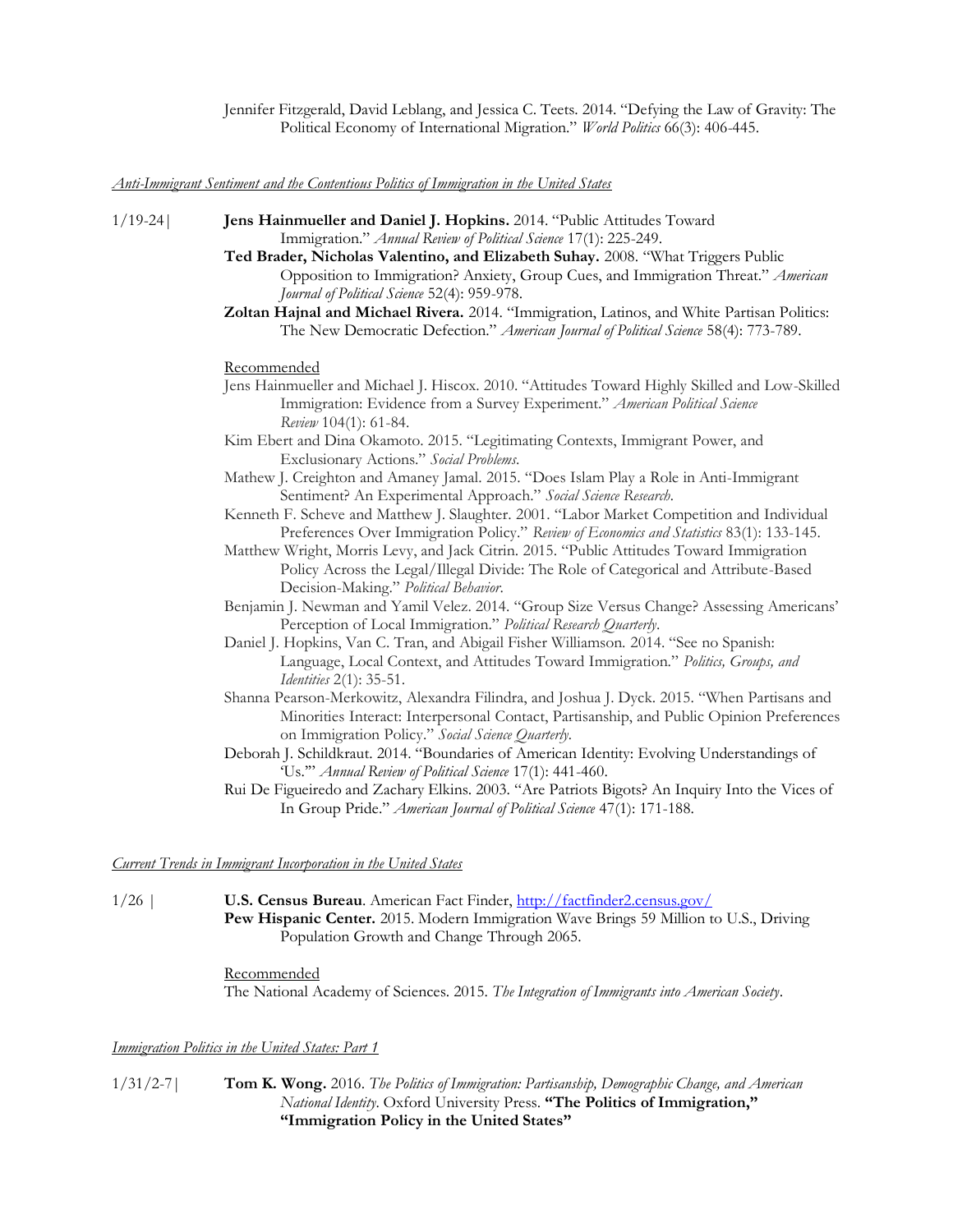- **Cecilia Menjívar.** 2014. "Immigration Law Beyond Borders: Externalizing and Internalizing Border Controls in an Era of Securitization." *Annual Review of Law and Social Science*.
- **Kris Kobach.** 2007-2008. "Attrition Through Enforcement: A Rational Approach to Illegal Immigration." *Tulsa Journal of Comparative and International Law* 15(1): 153-161.

#### Recommended

- Aristde Zolberg. 2006. *A Nation by Design: Immigration Policy and the Fashioning of America.* Harvard University Press.
- Mae Ngai. 2004. *Impossible Subjects: Illegal Aliens and the Making of Modern America.* Princeton, NJ: Princeton University Press.
- Oscar Handlin. 1951 [2002]. *The Uprooted: The Epic Story of the Great Migrations that Made the American People*. University of Pennsylvania Press.
- John Higham. 1955 [2002]. *Strangers in the Land: Patterns of American Nativism, 1860-1925*. Rutgers University Press.
- Desmond King. 2002. *Making Americans: Immigration, Race, and the Origins of the Diverse Democracy*. Harvard University Press.
- Matthew Frye Jacobson. 1999. *Whiteness of a Different Color: European Immigrants and the Alchemy of Race*. Harvard University Press.

#### *Immigration Politics in the United States: Part 2*

- 2/9| **Daniel Tichenor.** 2002. *Dividing Lines: The Politics of Immigration Control in America*. Princeton, NJ: Princeton University Press. **"The Politics of Immigration Control: Understanding the Rise and Fall of Policy Regimes."**
	- **Tom K. Wong.** 2016. *The Politics of Immigration: Partisanship, Demographic Change, and American National Identity*. Oxford University Press. **"The Politics of Immigration"**

#### Recommended

Hiroshi Motomura. 2014. *Immigration Outside the Law.* Oxford University Press.

- Carolyn Wong. 2005. *Lobbying for Inclusion: Rights Politics and the Making of Immigration Policy*. Stanford University Press.
- Lina Newton. 2005. *Illegal, Alien, or Immigrant: The Politics of Immigration Reform*. NYU Press.
- U.S. Senate. 2013. S.744: Border Security, Economic Opportunity, and Immigration Modernization Act.<https://www.congress.gov/bill/113th-congress/senate-bill/744>
- Irene Bloemraad, Kim Voss, and Taeku Lee. 2011. "The Protests of 2006: What Were They, How Do We Understand Them, Where Do We Go?" In *Rallying for Immigrant Rights: The Fight for Inclusion in 21st Century America*. UC Press.

## **Midterm Review 2/14**

#### **Midterm 2/16**

*Immigration Politics in the United States: Part 3*

2/21| **Tom K. Wong.** 2016. *The Politics of Immigration: Partisanship, Demographic Change, and American National Identity*. Oxford University Press. **"The Determinants of Immigration Policymaking in the United States"** 

> **Claudia Goldin**. 1994. "The Political Economy of Immigration Restriction in the United States, 1890 to 1921." In *The Regulated Economy: A Historical Approach to Political Economy*. University of Chicago Press.

**Recommended**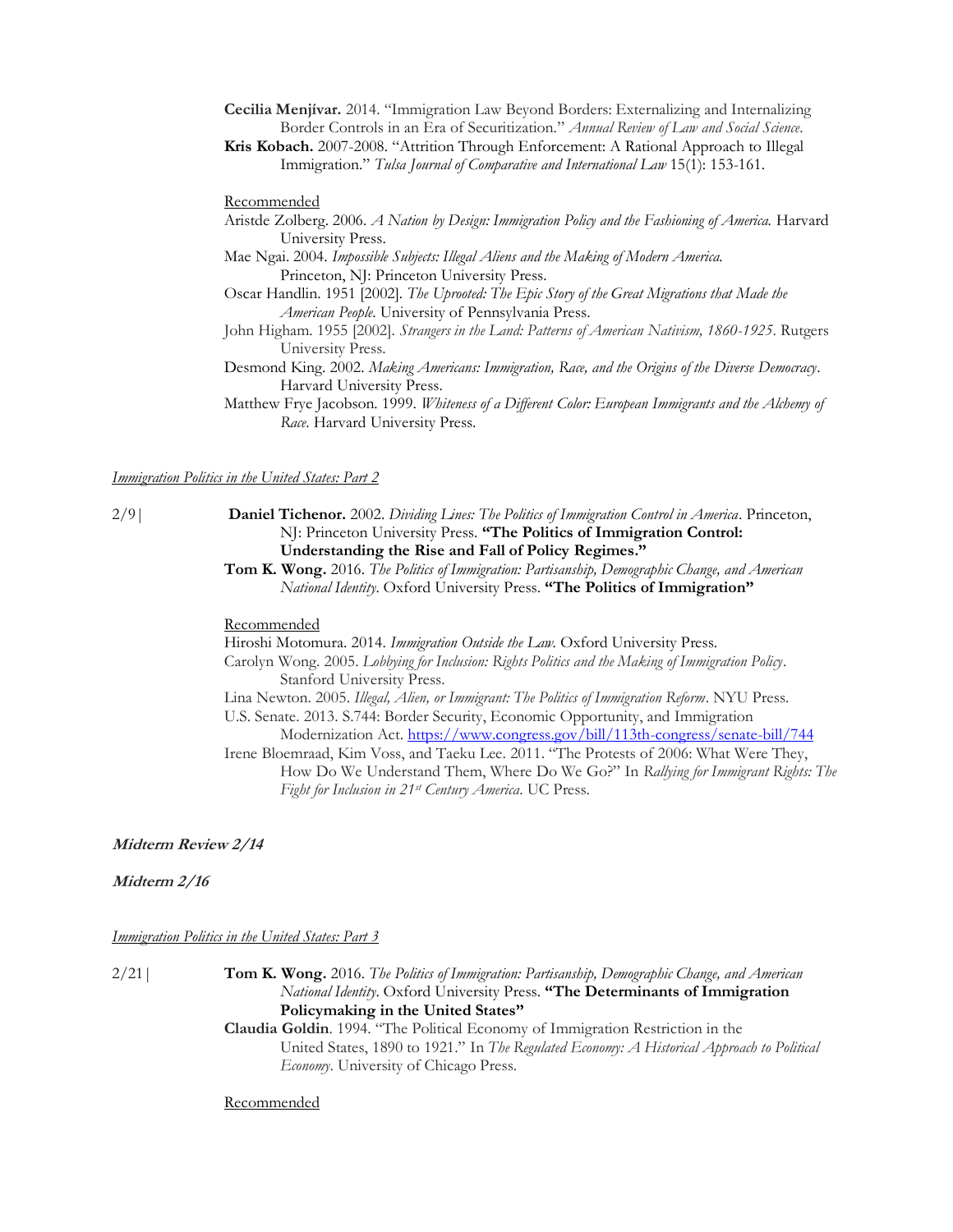- James G. Gimpel and James R. Edwards. 1999. *The Congressional Politics of Immigration Reform*. Boston, MA: Allyn and Bacon.
- Joel S. Fetzer. 2006. "Why Did House Members Vote for HR 4437?" *International Migration Review* 40(3): 698-706.
- Jason Casellas and David Leal. 2013. "Partisanship or Population? House and Senate Immigration Votes in the 109<sup>th</sup> and 110<sup>th</sup> Congresses." *Politics, Groups and Identities* 1(1): 48-65.

#### *Anti-Immigrant Sentiment and the Contentious Politics of Immigration in Comparative Perspective*

- 2/23-28 | **John Sides and Jack Citrin.** 2007. "European Opinion About Immigration: The Role of Identities, Interests and Information." *British Journal of Political Science* 37(3): 477-504. **Lauren McLaren.** 2003. "Anti-Immigrant Prejudice in Europe: Contact, Threat Perception, and
	- Preferences for the Exclusion of Migrants." *Social Forces* 81(3): 909-936.

2016. "The Far Right." *The Guardian.* 

<http://www.theguardian.com/world/far-right>

**Kai Arzheimer.** 2009. "Contextual Factors and the Extreme Right Vote in Western Europe, 1980–2002," *American Journal of Political Science* 53(2): 259-275.

## Recommended

- Paul M. Sniderman, Louk Hagendoorn, and Markus Prior. 2004. "Predisposing Factors and Situational Triggers: Exclusionary Reactions to Immigrant Minorities." *American Political Science Review* 98(1): 35-49.
- Shanto Iyengar, et al. 2013. "Do Attitudes About Immigration Predict Willingness to Admit Individual Immigrants? A Cross-National Test of the Person-Positivity Bias." *Public Opinion Quarterly* 77(3): 641-665.
- Alin M. Ceobanu and Xavier Escandell. 2010. "Comparative Analyses of Public Attitudes Toward Immigrants and Immigration Using Multinational Survey Data: A Review of Theories and Research." *Annual Review of Sociology* 36(1): 309-328.
- Anna Maria Mayda. 2006. "Who is Against Immigration? A Cross-Country Investigation of Individual Attitudes Toward Immigrants." *The Review of Economics and Statistics* 88(3): 510- 530.
- Daniel Herda. 2013. "Too Many Immigrants? Examining Alternative Forms of Immigrant Population Innumeracy." *Sociological Perspectives* 56(2): 213-240.
- Eric Kaufmann and Gareth Harris. 2015. "'White Flight' or Positive Contact? Local Diversity and Attitudes to Immigration in Britain." *Comparative Political Studies*.
- Anastasia Gorodzeisky and Andrew Richards. 2015. "Union Members' Attitudes Towards Immigrant Workers: A 14-Country Study." *European Journal of Industrial Relations*.
- Kevin H. O'rourke and Richard Sinnott. 2006. "The Determinants of Individual Attitudes Towards Immigration." *European Journal of Political Economy* 22(4): 838-861.

2011. "Europe's Nationalist Populists' and Far Right." *The Guardian.*  [http://www.theguardian.com/world/interactive/2011/nov/06/europe-far-right](http://www.theguardian.com/world/interactive/2011/nov/06/europe-far-right-nationalist-populist-interactive)[nationalist-populist-interactive](http://www.theguardian.com/world/interactive/2011/nov/06/europe-far-right-nationalist-populist-interactive)

- Geertje Lucassen and Marcel Lubbers. 2012. "Who Fears What? Explaining Far-Right-Wing Preference in Europe by Distinguishing Perceived Cultural and Economic Ethnic Threats." *Comparative Political Studies* 45(5): 547-574.
- Lenka Bustikova. 2014. "Revenge of the Radical Right." *Comparative Political Studies*.
- Joost van Spanje and Claes de Vreese. 2015. "The Good, the Bad, and the Voter: The Impact of Hate Speech Prosecution of a Politician on Electoral Support for his Party." *Party Politics* 21(1): 115-130.
- Herbert Kitschelt and Anthony J. McGann. 1997. *The Radical Right in Western Europe: A Comparative Analysis*. University of Michigan Press.
- Robert Jackman and Karin Volpert. 1996. "Conditions Favoring Parties of the Extreme Right in Western Europe." *British Journal of Political Science* 26(4): 501-521.
- Terri Givens. 2005. *Voting Radical Right in Western Europe*. Cambridge University Press.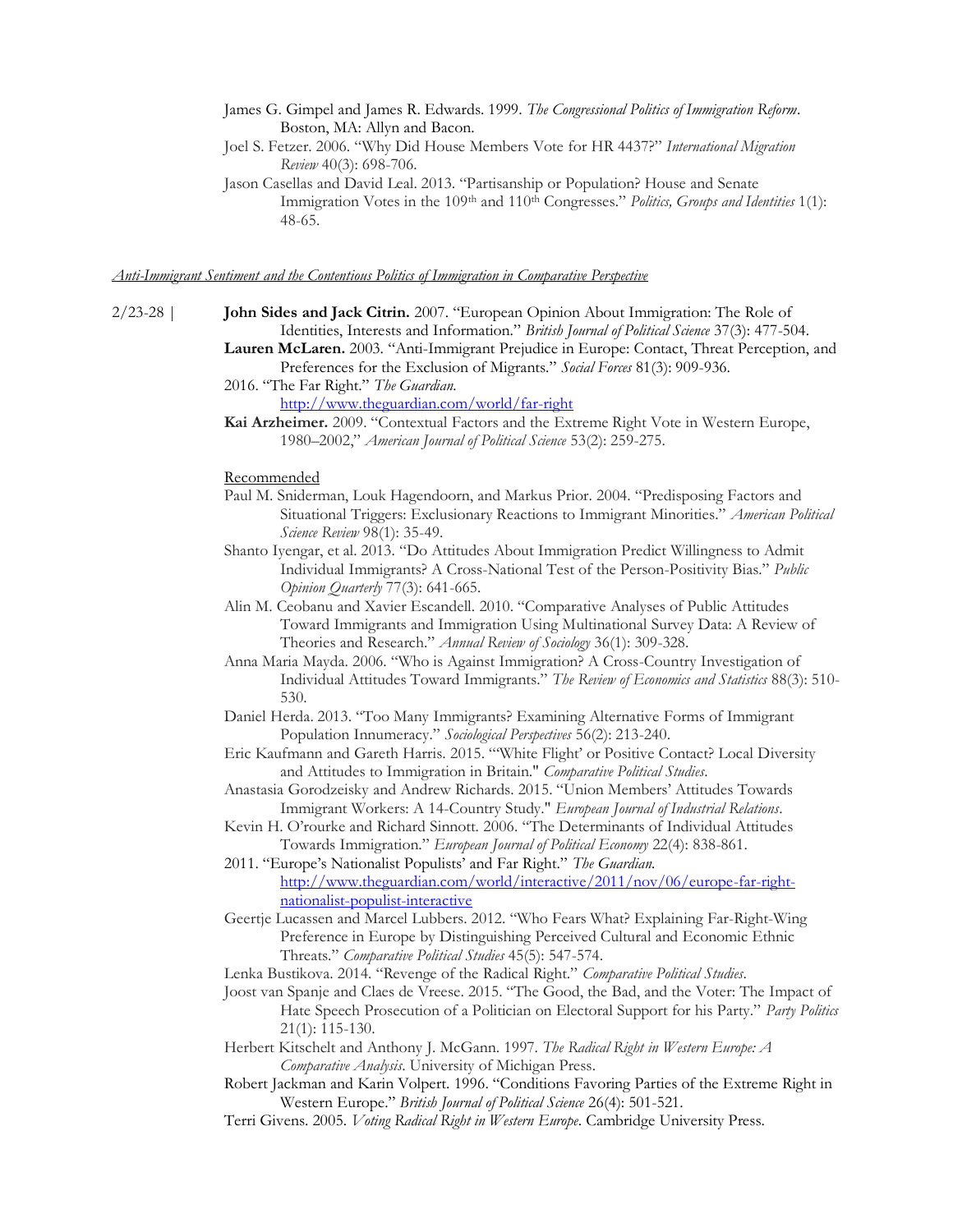- Pippa Norris. 2005. *Radical Right Voters and Parties in the Electoral Market*. Cambridge University Press.
- Marcel Lubbers, Merove Gijsberts, and Peer Scheepers. 2002. "Extreme Right-Wing Voting in Western Europe." *European Journal of Political Research* 41(3): 345-378.
- Matt Golder. 2003. "Explaining Variation in the Success of Extreme Right Parties in Western Europe." *Comparative Political Studies* 36(4): 432-466.
- Rydgren, Jens. 2008. "Immigration Sceptics, Xenophobes or Racists? Radical Right‐Wing Voting in Six West European countries." *European Journal of Political Research* 47(6): 737-765.
- Marc Howard. 2010. "The Impact of the Far Right on Citizenship Policy in Europe: Explaining Continuity and Change." *Journal of Ethnic and Migration Studies* 36(5): 735-751.

Kyung Joon Han. 2015. "The Impact of Radical Right-Wing Parties on the Positions of Mainstream Parties Regarding Multiculturalism." *West European Politics* 38(3): 557-576.

### *The Mechanisms of Immigration Control*

3/2-3/7 | **Tom K. Wong.** 2015. *Rights, Deportation, and Detetention in the Age of Immigration Control*. Stanford University Press. **"Immigration Control in the Age of Migration," "Deportation Nations," "The Labyrinth of Immigration Detention," and "An Effective Deterrent, or Smoke and Mirrors?" (optional)**

### Recommended

- Grete Brochmann. 1999. "The Mechanisms of Control." In *The Mechanisms of Immigration Control: A Comparative Analysis of European Regulation Policy.* Berg.
- James C. Torpey. 2000. *The Invention of the Passport: Surveillance, Citizenship, and the State.* Cambridge, UK: Cambridge University Press.
- Jennifer Hyndman and Alison Mountz. 2008. "Another Brick in the Wall? Neo-Refoulement and the Externalization of Asylum by Australia and Europe." *Government and Opposition* 43(2): 249-269.
- Boswell, Christina. 2003. "The 'External Dimension' of EU Immigration and Asylum Policy." *International Affairs* 79(3): 619-638.
- Gallya Lahav. 1998. "Immigration and the State: The Devolution and Privatisation of Immigration Control in the EU." *Journal of Ethnic and Migration Studies* 24(4): 1-19.
- Virginie Guiraudon and Gallya Lahav. 2000. "A Reappraisal of the State Sovereignty Debate: The Case of Migration Control." *Comparative Political Studies* 33(2): 163-195.
- Sandra Lavenex. 2006. "Shifting Up and Out: The Foreign Policy of European Immigration Control." *West European Politics* 29(2): 329-350.
- Joseph Nevins. 2002. *Operation Gatekeeper: The Rise of the "Illegal Alien" and the Making of the U.S.- Mexico Boundary*. New York, NY: Routledge.
- Liz Fekete. 2005. "The Deportation Machine: Europe, Asylum, and Human Rights," *Race & Class* 47(1): 64-78.
- Liza Schuster. 2005. "A Sledgehammer to Crack a Nut: Deportation, Detention and Dispersal in Europe." *Social Policy & Administration* 39(6): 606-621.
- Mathew Coleman and Austin Kocher. 2011. "Detention, Deportation, Devolution and Immigrant Incapacitation in the US, Post 9/11." *The Geographic Journal* 177(3): 228-237.
- Mary Bosworth and Emma Kaufman. 2011. *Foreigners in a Carceral Age: Immigration and Imprisonment in the U.S.* University of Oxford Legal Research Paper Series.
- Godfried Engbersen and Dennis Broeders. 2009. "The State Versus the Alien: Immigration Control and Strategies of Irregular Immigrants." *West European Politics* 32(5): 867-885.
- Dennis Broeders and Godfried Engbersen. 2007. "The Fight Against Illegal Migration Identification Policies and Immigrants' Counterstrategies." *American Behavioral Scientist* 50(12): 1592-1609.
- Wayne Cornelius. 2005. "Controlling 'Unwanted' Immigration: Lessons from the United States, 1993-2004." *Journal of Ethnic and Migration Studies* 31(4): 775-794.